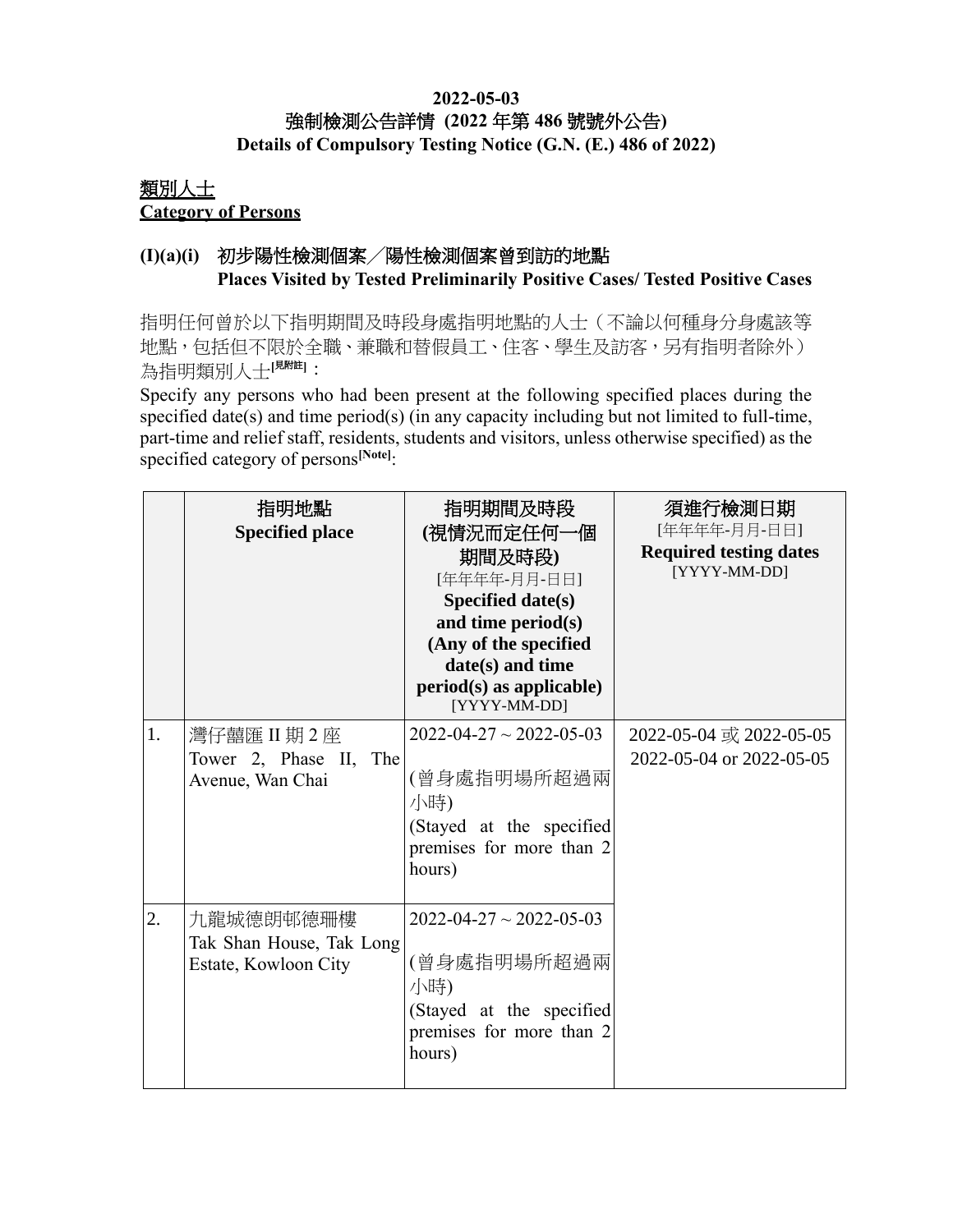|                  | 指明地點<br><b>Specified place</b>                           | 指明期間及時段<br>(視情況而定任何一個<br>期間及時段)<br>[年年年年-月月-日日]<br>Specified date(s)<br>and time period(s)<br>(Any of the specified<br>date(s) and time<br>$period(s)$ as applicable)<br>[YYYY-MM-DD] | 須進行檢測日期<br>[年年年年-月月-日日]<br><b>Required testing dates</b><br>[YYYY-MM-DD] |
|------------------|----------------------------------------------------------|---------------------------------------------------------------------------------------------------------------------------------------------------------------------------------------|--------------------------------------------------------------------------|
| 3.               | 元朗 Grand Yoho 2 座<br>Block 2, Grand Yoho, Yuen<br>Long   | $2022 - 04 - 27 \sim 2022 - 05 - 03$<br>(曾身處指明場所超過兩<br>小時)<br>(Stayed at the specified<br>premises for more than 2<br>hours)                                                          | 2022-05-04 或 2022-05-05<br>2022-05-04 or 2022-05-05                      |
| $\overline{4}$ . | 葵涌荔欣苑荔林閣<br>Lai Lam House, Lai Yan<br>Court, Kwai Chung  | $2022 - 04 - 27 \sim 2022 - 05 - 03$<br>(曾身處指明場所超過兩<br>小時)<br>(Stayed at the specified<br>premises for more than 2<br>hours)                                                          |                                                                          |
| 5.               | 何文田愛民邨新民樓<br>Sun Man House, Oi Man<br>Estate, Ho Man Tin | $2022 - 04 - 27 \sim 2022 - 05 - 03$<br>(曾身處指明場所超過兩<br>小時)<br>(Stayed at the specified<br>premises for more than 2<br>hours)                                                          |                                                                          |
| 6.               | 元朗屏欣苑屏泰閣<br>Ping Tai House, Ping Yan<br>Court, Yuen Long | $2022 - 04 - 27 \sim 2022 - 05 - 03$<br>(曾身處指明場所超過兩<br>小時)<br>(Stayed at the specified<br>premises for more than 2<br>hours)                                                          |                                                                          |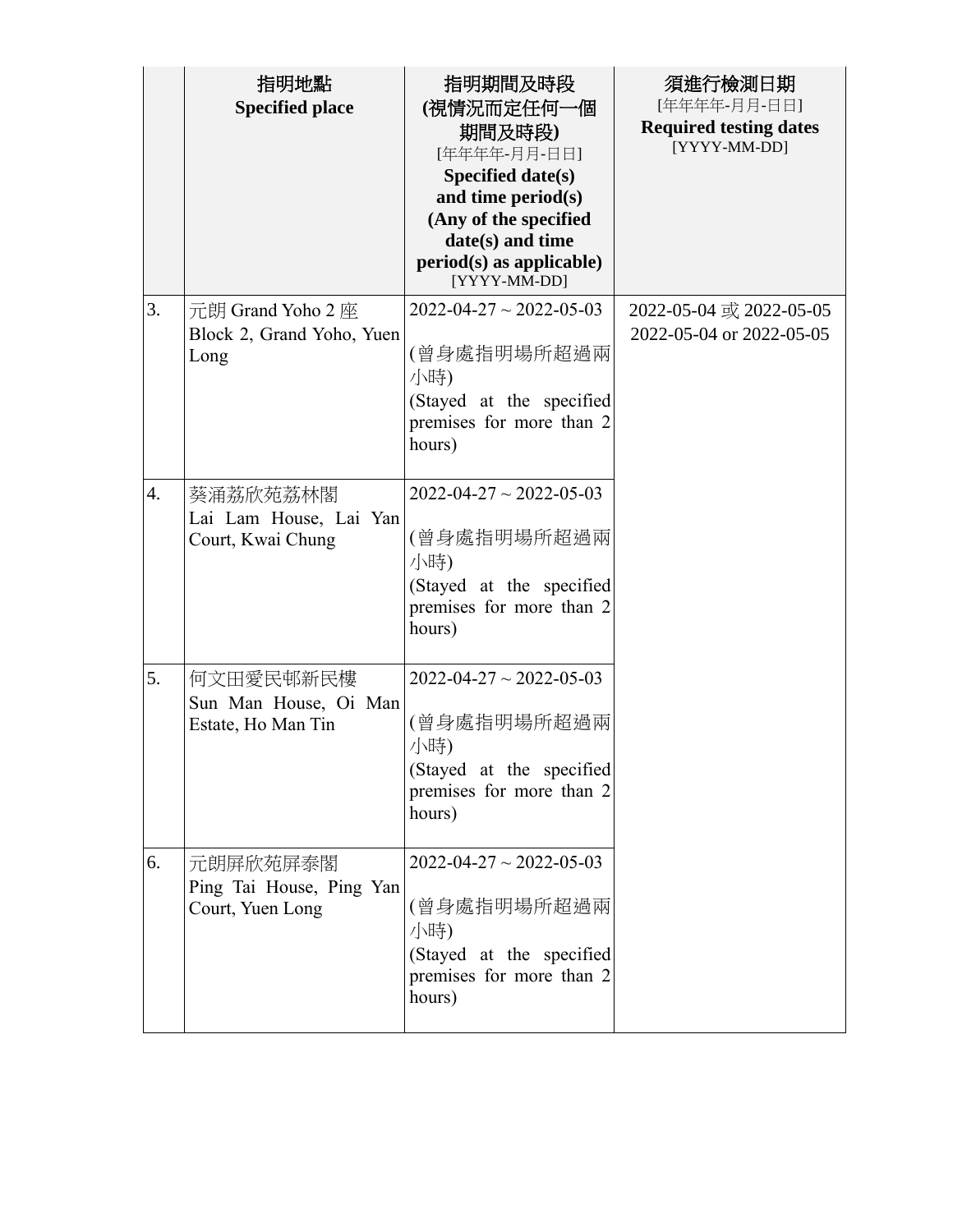|     | 指明地點<br><b>Specified place</b>                                 | 指明期間及時段<br>(視情況而定任何一個<br>期間及時段)<br>[年年年年-月月-日日]<br>Specified date(s)<br>and time period(s)<br>(Any of the specified<br>date(s) and time<br>$period(s)$ as applicable)<br>[YYYY-MM-DD] | 須進行檢測日期<br>[年年年年-月月-日日]<br><b>Required testing dates</b><br>[YYYY-MM-DD] |
|-----|----------------------------------------------------------------|---------------------------------------------------------------------------------------------------------------------------------------------------------------------------------------|--------------------------------------------------------------------------|
| 7.  | 粉嶺祥華邨祥和樓<br>Cheung Wo House, Cheung<br>Wah Estate, Fanling     | $2022 - 04 - 27 \sim 2022 - 05 - 03$<br>(曾身處指明場所超過兩<br>小時)<br>(Stayed at the specified<br>premises for more than 2<br>hours)                                                          | 2022-05-04 或 2022-05-05<br>2022-05-04 or 2022-05-05                      |
| 8.  | 牛頭角彩霞邨彩星樓<br>Choi Sing House, Choi Ha<br>Estate, Ngau Tau Kok  | $2022 - 04 - 27 \sim 2022 - 05 - 03$<br>(曾身處指明場所超過兩<br>小時)<br>(Stayed at the specified<br>premises for more than 2<br>hours)                                                          |                                                                          |
| 9.  | 鑽石山鳳德邨雪鳳樓<br>Suet Fung House, Fung Tak<br>Estate, Diamond Hill | $2022 - 04 - 27 \sim 2022 - 05 - 03$<br>(曾身處指明場所超過兩<br>小時)<br>(Stayed at the specified<br>premises for more than 2<br>hours)                                                          |                                                                          |
| 10. | 慈雲山慈正邨正怡樓<br>Ching Yi House, Tsz Ching<br>Estate, Tsz Wan Shan | $2022 - 04 - 27 \sim 2022 - 05 - 03$<br>(曾身處指明場所超過兩<br>小時)<br>(Stayed at the specified<br>premises for more than 2<br>hours)                                                          |                                                                          |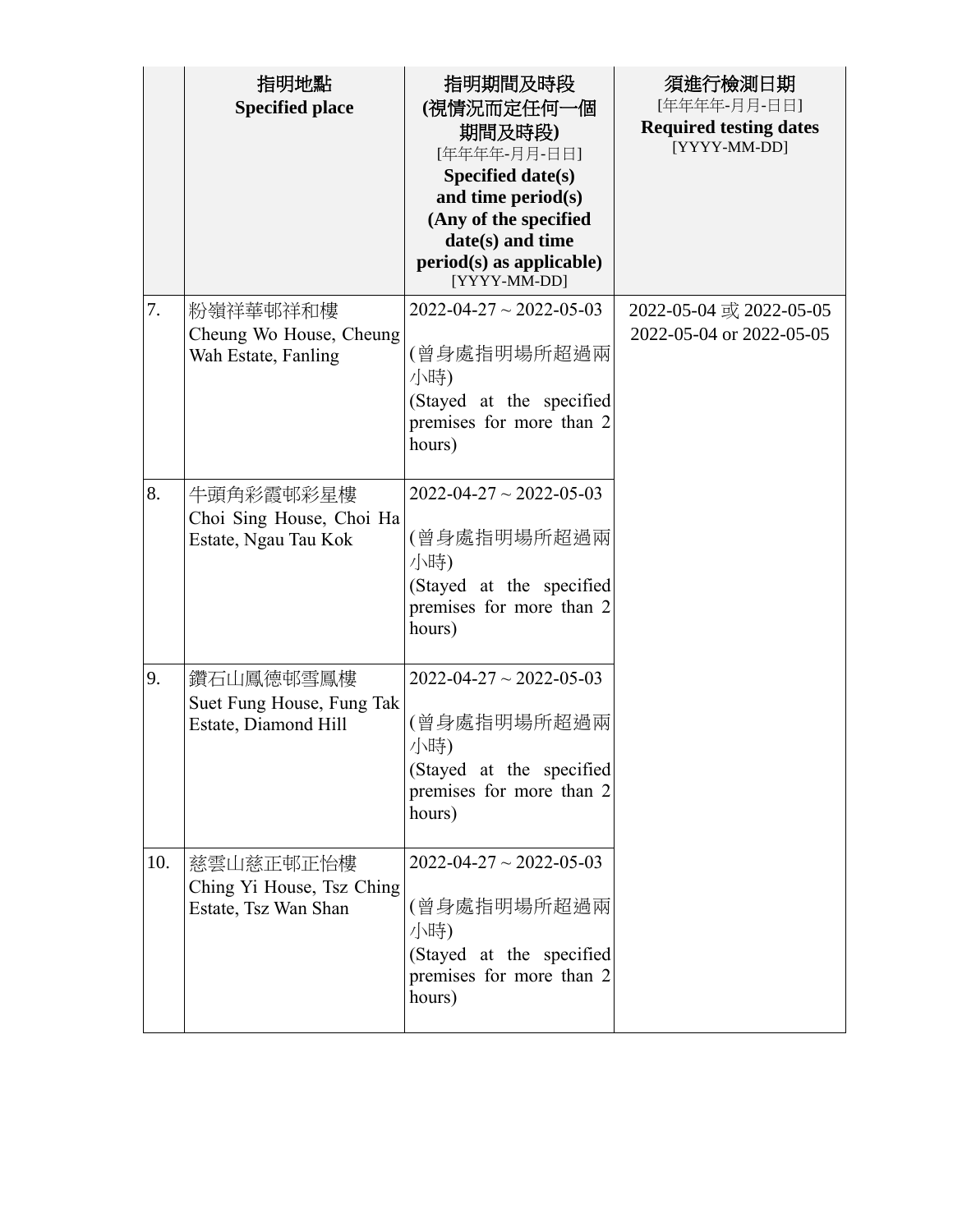|     | 指明地點<br><b>Specified place</b>                                                                                             | 指明期間及時段<br>(視情況而定任何一個<br>期間及時段)<br>[年年年年-月月-日日]<br>Specified date(s)<br>and time period(s)<br>(Any of the specified<br>date(s) and time<br>$period(s)$ as applicable)<br>[YYYY-MM-DD] | 須進行檢測日期<br>[年年年年-月月-日日]<br><b>Required testing dates</b><br>[YYYY-MM-DD] |
|-----|----------------------------------------------------------------------------------------------------------------------------|---------------------------------------------------------------------------------------------------------------------------------------------------------------------------------------|--------------------------------------------------------------------------|
| 11. | 香港仔石排灣邨碧山樓<br>Pik Shan House, Shek Pai<br>Wan Estate, Aberdeen                                                             | $2022 - 04 - 27 \sim 2022 - 05 - 03$<br>(曾身處指明場所超過兩<br>小時)<br>(Stayed at the specified<br>premises for more than 2<br>hours)                                                          | 2022-05-04 或 2022-05-05<br>2022-05-04 or 2022-05-05                      |
| 12. | 筲箕灣耀東邨耀富樓<br>Yiu Fu House, Yiu Tung<br>Estate, Shau Kei Wan                                                                | $2022 - 04 - 27 \sim 2022 - 05 - 03$<br>(曾身處指明場所超過兩<br>小時)<br>(Stayed at the specified<br>premises for more than 2<br>hours)                                                          |                                                                          |
| 13. | 鰂魚涌英皇道1048號益發   2022-04-27~2022-05-03<br>大廈<br>Yick Fat Building, 1048 (曾身處指明場所超過兩<br>King's Road, Quarry Bay              | 小時)<br>(Stayed at the specified<br>premises for more than 2<br>hours)                                                                                                                 |                                                                          |
| 14. | 天水圍嘉湖山莊景湖居 5 2022-04-27~2022-05-03<br>座<br>Block 5, Kenswood Court, (曾身處指明場所超過兩<br>Kingswood Villas, Tin Shui   小時)<br>Wai | (Stayed at the specified<br>premises for more than 2<br>hours)                                                                                                                        |                                                                          |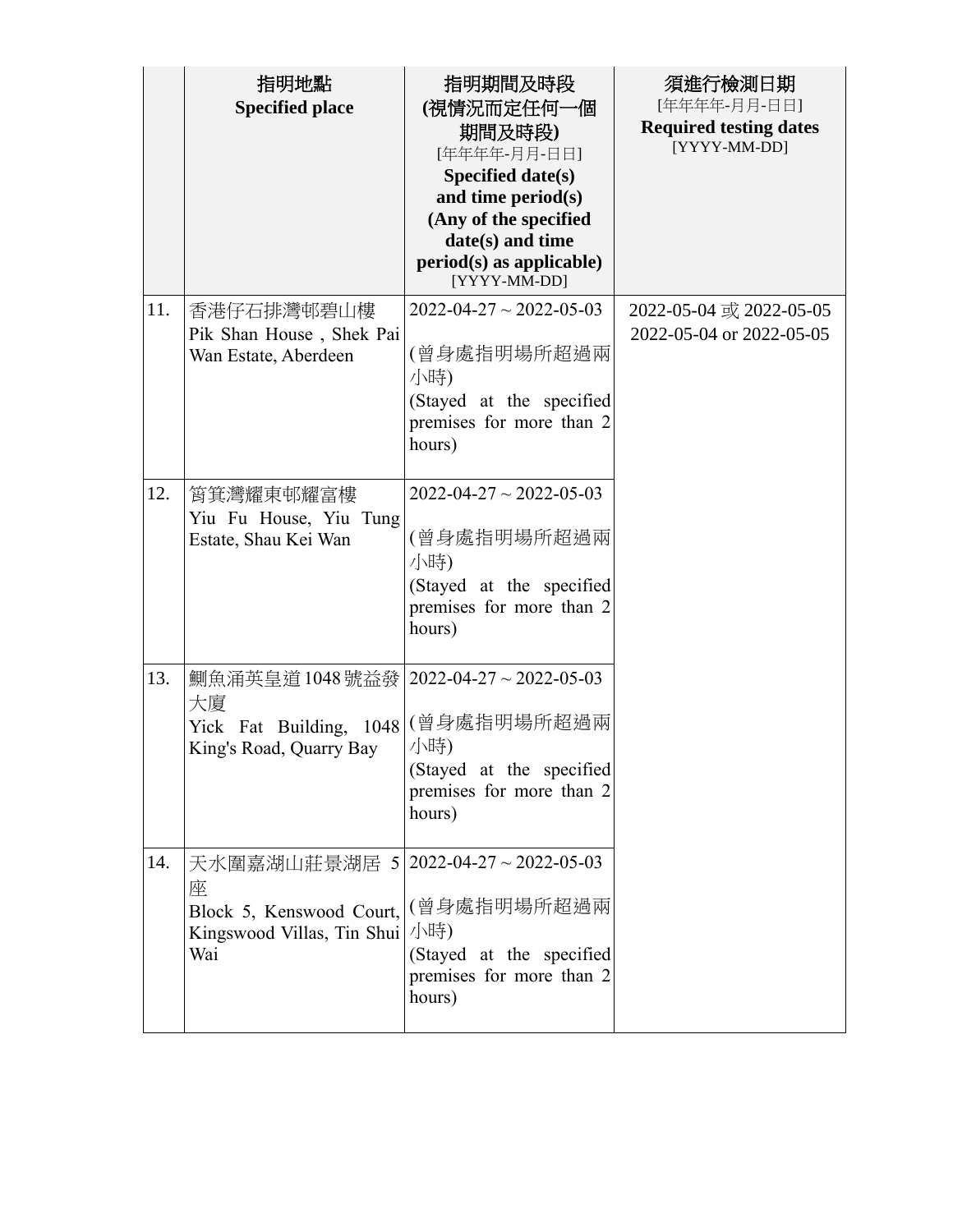|     | 指明地點                     | 指明期間及時段                                              | 須進行檢測日期                                       |
|-----|--------------------------|------------------------------------------------------|-----------------------------------------------|
|     | <b>Specified place</b>   | (視情況而定任何一個                                           | [年年年年-月月-日日]                                  |
|     |                          | 期間及時段)                                               | <b>Required testing dates</b><br>[YYYY-MM-DD] |
|     |                          | [年年年年-月月-日日]                                         |                                               |
|     |                          | Specified date(s)<br>and time period(s)              |                                               |
|     |                          | (Any of the specified                                |                                               |
|     |                          | date(s) and time                                     |                                               |
|     |                          | $period(s)$ as applicable)                           |                                               |
|     |                          | [YYYY-MM-DD]                                         |                                               |
| 15. | 屯門悅湖山莊 13座               | $2022 - 04 - 27 \sim 2022 - 05 - 03$                 | 2022-05-04 或 2022-05-05                       |
|     | Block 13, Yuet Wu Villa, |                                                      | 2022-05-04 or 2022-05-05                      |
|     | Tuen Mun                 | (曾身處指明場所超過兩                                          |                                               |
|     |                          | 小時)                                                  |                                               |
|     |                          | (Stayed at the specified<br>premises for more than 2 |                                               |
|     |                          | hours)                                               |                                               |
|     |                          |                                                      |                                               |
| 16. | 屯門湖景邨湖翠樓                 | $2022 - 04 - 27 \sim 2022 - 05 - 03$                 |                                               |
|     | Wu Tsui House, Wu King   |                                                      |                                               |
|     | Estate, Tuen Mun         | (曾身處指明場所超過兩                                          |                                               |
|     |                          | 小時)                                                  |                                               |
|     |                          | (Stayed at the specified                             |                                               |
|     |                          | premises for more than 2<br>hours)                   |                                               |
|     |                          |                                                      |                                               |
| 17. | 沙田康林苑山林閣                 | $2022 - 04 - 27 \sim 2022 - 05 - 03$                 |                                               |
|     | Shan Lam House,<br>Hong  |                                                      |                                               |
|     | Lam Court, Sha Tin       | (曾身處指明場所超過兩                                          |                                               |
|     |                          | 小時)                                                  |                                               |
|     |                          | (Stayed at the specified                             |                                               |
|     |                          | premises for more than 2<br>hours)                   |                                               |
|     |                          |                                                      |                                               |
| 18. | 沙田禾輋邨順和樓                 | $2022 - 04 - 27 \sim 2022 - 05 - 03$                 |                                               |
|     | Shun Wo House, Wo Che    |                                                      |                                               |
|     | Estate, Sha Tin          | (曾身處指明場所超過兩                                          |                                               |
|     |                          | 小時)                                                  |                                               |
|     |                          | (Stayed at the specified                             |                                               |
|     |                          | premises for more than 2<br>hours)                   |                                               |
|     |                          |                                                      |                                               |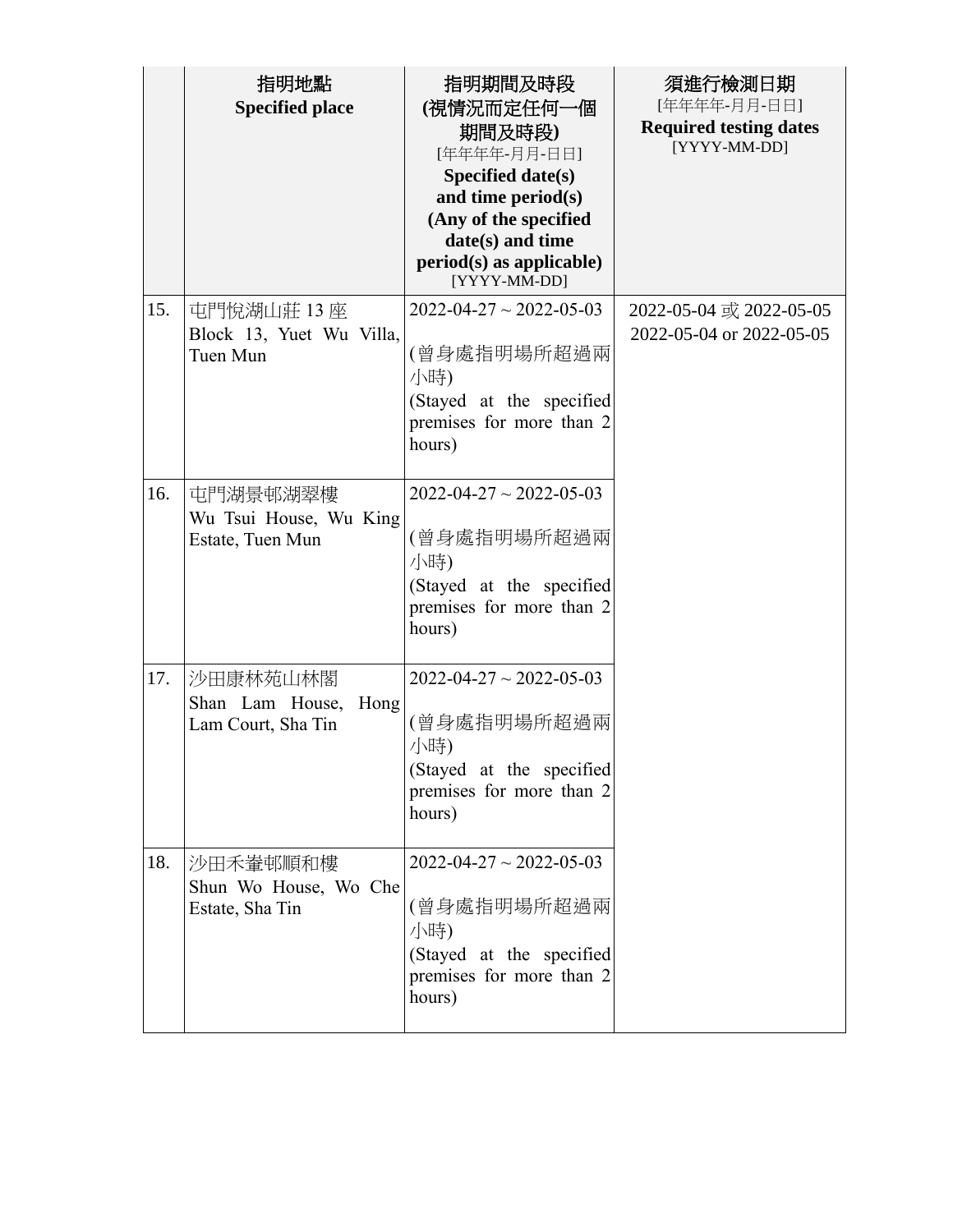|     | 指明地點<br><b>Specified place</b>                                                                                                  | 指明期間及時段<br>(視情況而定任何一個<br>期間及時段)<br>[年年年年-月月-日日]<br>Specified date(s)<br>and time period(s)<br>(Any of the specified<br>date(s) and time<br>$period(s)$ as applicable)<br>[YYYY-MM-DD] | 須進行檢測日期<br>[年年年年-月月-日日]<br><b>Required testing dates</b><br>[YYYY-MM-DD] |
|-----|---------------------------------------------------------------------------------------------------------------------------------|---------------------------------------------------------------------------------------------------------------------------------------------------------------------------------------|--------------------------------------------------------------------------|
| 19. | 粉嶺景盛苑賢景閣<br>Yin King House,<br>King<br>Shing Court, Fanling                                                                     | $2022 - 04 - 27 \sim 2022 - 05 - 03$<br>(曾身處指明場所超過兩<br>小時)<br>(Stayed at the specified<br>premises for more than 2<br>hours)                                                          | 2022-05-04 或 2022-05-05<br>2022-05-04 or 2022-05-05                      |
| 20. | 荃灣麗城花園 2期 3座<br>Block 3, Phase 2, Belvedere<br>Garden, Tsuen Wan                                                                | $2022 - 04 - 27 \sim 2022 - 05 - 03$<br>(曾身處指明場所超過兩<br>小時)<br>(Stayed at the specified<br>premises for more than 2<br>hours)                                                          |                                                                          |
| 21. | 深井麗都花園 2 座<br>Tower 2, Lido<br>Garden,<br>Sham Tseng                                                                            | $2022 - 04 - 27 \sim 2022 - 05 - 03$<br>(曾身處指明場所超過兩<br>小時)<br>(Stayed at the specified<br>premises for more than 2<br>hours)                                                          |                                                                          |
| 22. | 旺角太子道西 76-78 號南   2022-04-27 ~ 2022-05-03<br>風樓<br>Nam Fung Building, 76-78 (曾身處指明場所超過兩<br>Prince Edward Road West,<br>Mong Kok | 小時)<br>(Stayed at the specified<br>premises for more than 2<br>hours)                                                                                                                 |                                                                          |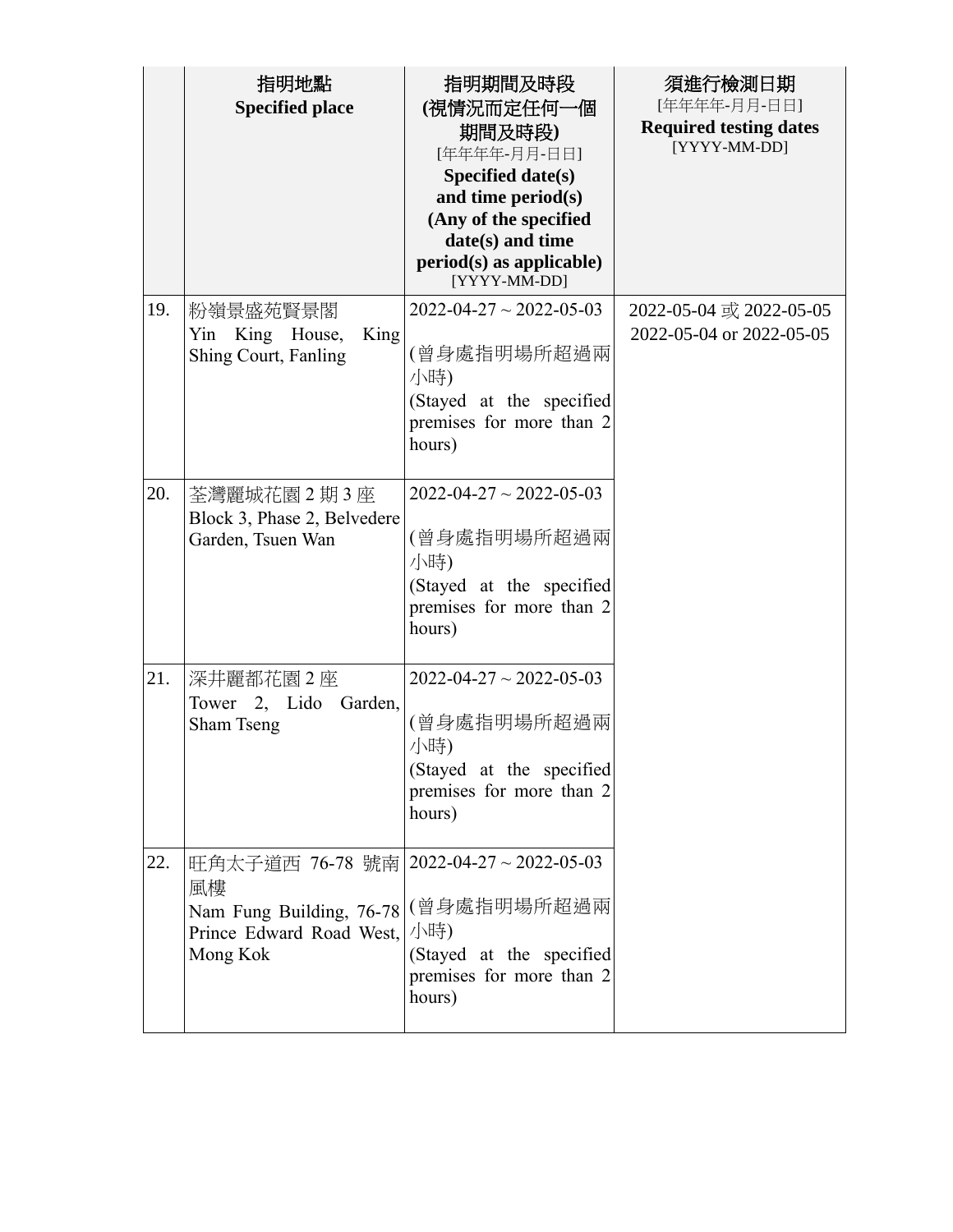|     | 指明地點<br><b>Specified place</b>                                                                                                        | 指明期間及時段<br>(視情況而定任何一個<br>期間及時段)<br>[年年年年-月月-日日]<br>Specified date(s)<br>and time period(s)<br>(Any of the specified<br>date(s) and time<br>$period(s)$ as applicable)<br>[YYYY-MM-DD] | 須進行檢測日期<br>[年年年年-月月-日日]<br><b>Required testing dates</b><br>[YYYY-MM-DD] |
|-----|---------------------------------------------------------------------------------------------------------------------------------------|---------------------------------------------------------------------------------------------------------------------------------------------------------------------------------------|--------------------------------------------------------------------------|
| 23. | 紅磡海逸豪園 12 座<br>Tower 12, Laguna Verde,<br>Hung Hom                                                                                    | $2022 - 04 - 27 \sim 2022 - 05 - 03$<br>(曾身處指明場所超過兩<br>小時)<br>(Stayed at the specified<br>premises for more than 2<br>hours)                                                          | 2022-05-04 或 2022-05-05<br>2022-05-04 or 2022-05-05                      |
| 24. | 觀塘順天邨天榮樓<br>Tin Wing House, Shun Tin<br>Estate, Kwun Tong                                                                             | $2022 - 04 - 27 \sim 2022 - 05 - 03$<br>(曾身處指明場所超過兩<br>小時)<br>(Stayed at the specified<br>premises for more than 2<br>hours)                                                          |                                                                          |
| 25. | 大角咀海桃灣 3 座<br>Tower 3, Florient Rise, Tai<br>Kok Tsui                                                                                 | $2022 - 04 - 27 \sim 2022 - 05 - 03$<br>(曾身處指明場所超過兩<br>小時)<br>(Stayed at the specified<br>premises for more than 2<br>hours)                                                          |                                                                          |
| 26. | 荔枝角美孚新邨 2 期百老   2022-04-27~2022-05-03<br>匯街 34-36號<br>34-36 Broadway, Stage 2, (曾身處指明場所超過兩<br>Mei Foo Sun Chuen, Lai Chi   小時)<br>Kok | (Stayed at the specified<br>premises for more than 2<br>hours)                                                                                                                        |                                                                          |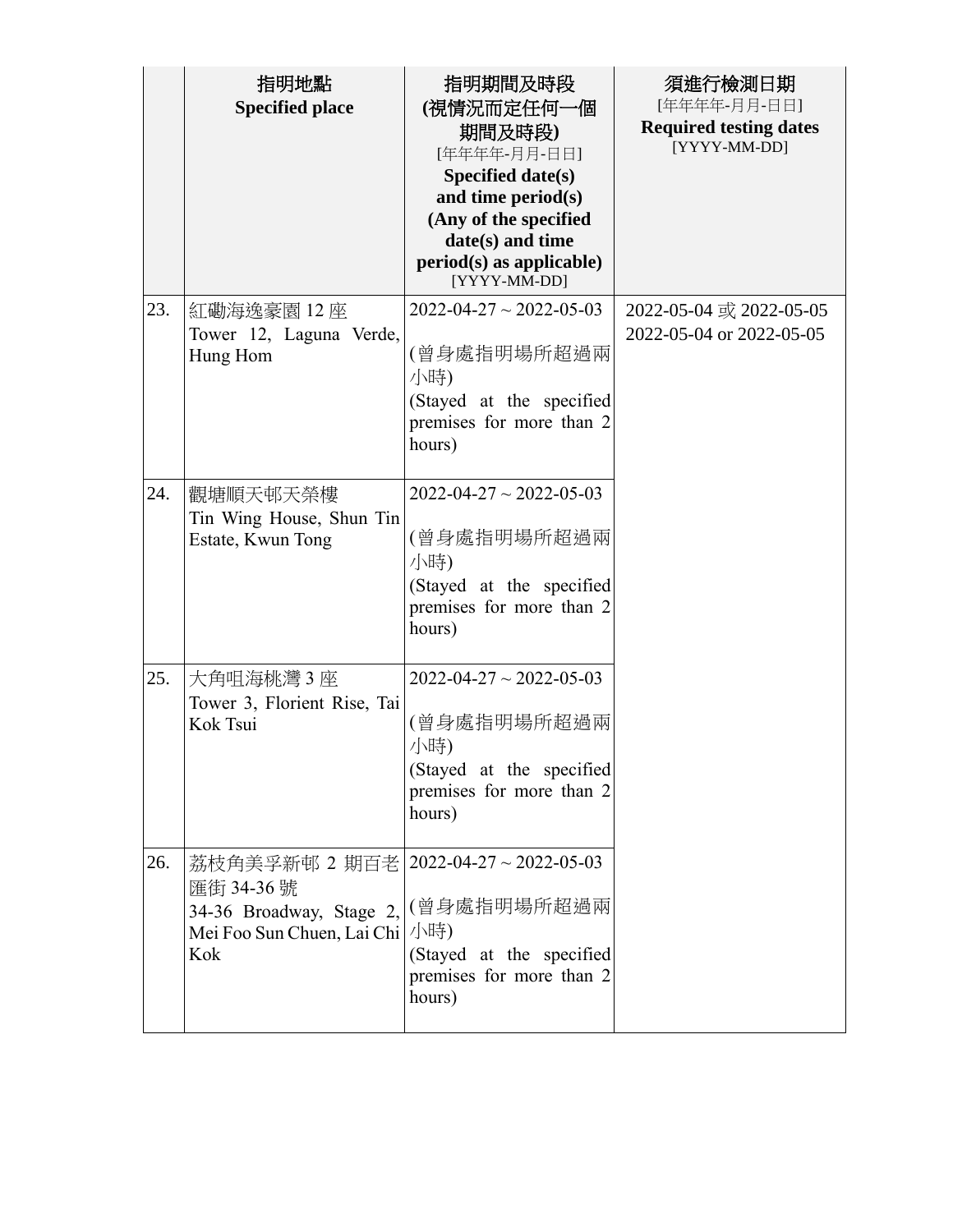|     | 指明地點<br><b>Specified place</b>                                                                                      | 指明期間及時段<br>(視情況而定任何一個<br>期間及時段)<br>[年年年年-月月-日日]<br>Specified date(s)<br>and time period(s)<br>(Any of the specified<br>date(s) and time<br>$period(s)$ as applicable)<br>[YYYY-MM-DD] | 須進行檢測日期<br>[年年年年-月月-日日]<br><b>Required testing dates</b><br>[YYYY-MM-DD] |
|-----|---------------------------------------------------------------------------------------------------------------------|---------------------------------------------------------------------------------------------------------------------------------------------------------------------------------------|--------------------------------------------------------------------------|
| 27. | 藍田興田邨恩田樓<br>Yan Tin House, Hing Tin<br>Estate, Lam Tin                                                              | $2022 - 04 - 27 \sim 2022 - 05 - 03$<br>(曾身處指明場所超過兩<br>小時)<br>(Stayed at the specified<br>premises for more than 2<br>hours)                                                          | 2022-05-04 或 2022-05-05<br>2022-05-04 or 2022-05-05                      |
| 28. | 柴灣環翠邨澤翠樓<br>Chak Tsui House, Wan Tsui<br>Estate, Chai Wan                                                           | $2022 - 04 - 27 \sim 2022 - 05 - 03$<br>(曾身處指明場所超過兩<br>小時)<br>(Stayed at the specified<br>premises for more than 2<br>hours)                                                          |                                                                          |
| 29. | 半山區舊山頂道 8A 號花 2022-04-27~2022-05-03<br>園台2座<br>Block 2, Garden Terrace, 8A (曾身處指明場所超過兩<br>Old Peak Road, Mid-levels | 小時)<br>(Stayed at the specified<br>premises for more than 2<br>hours)                                                                                                                 |                                                                          |
| 30. | 上水天平邨天明樓<br>Tin Ming House, Tin Ping<br>Estate, Sheung Shui                                                         | $2022 - 04 - 27 \sim 2022 - 05 - 03$<br>(曾身處指明場所超過兩<br>小時)<br>(Stayed at the specified<br>premises for more than 2<br>hours)                                                          |                                                                          |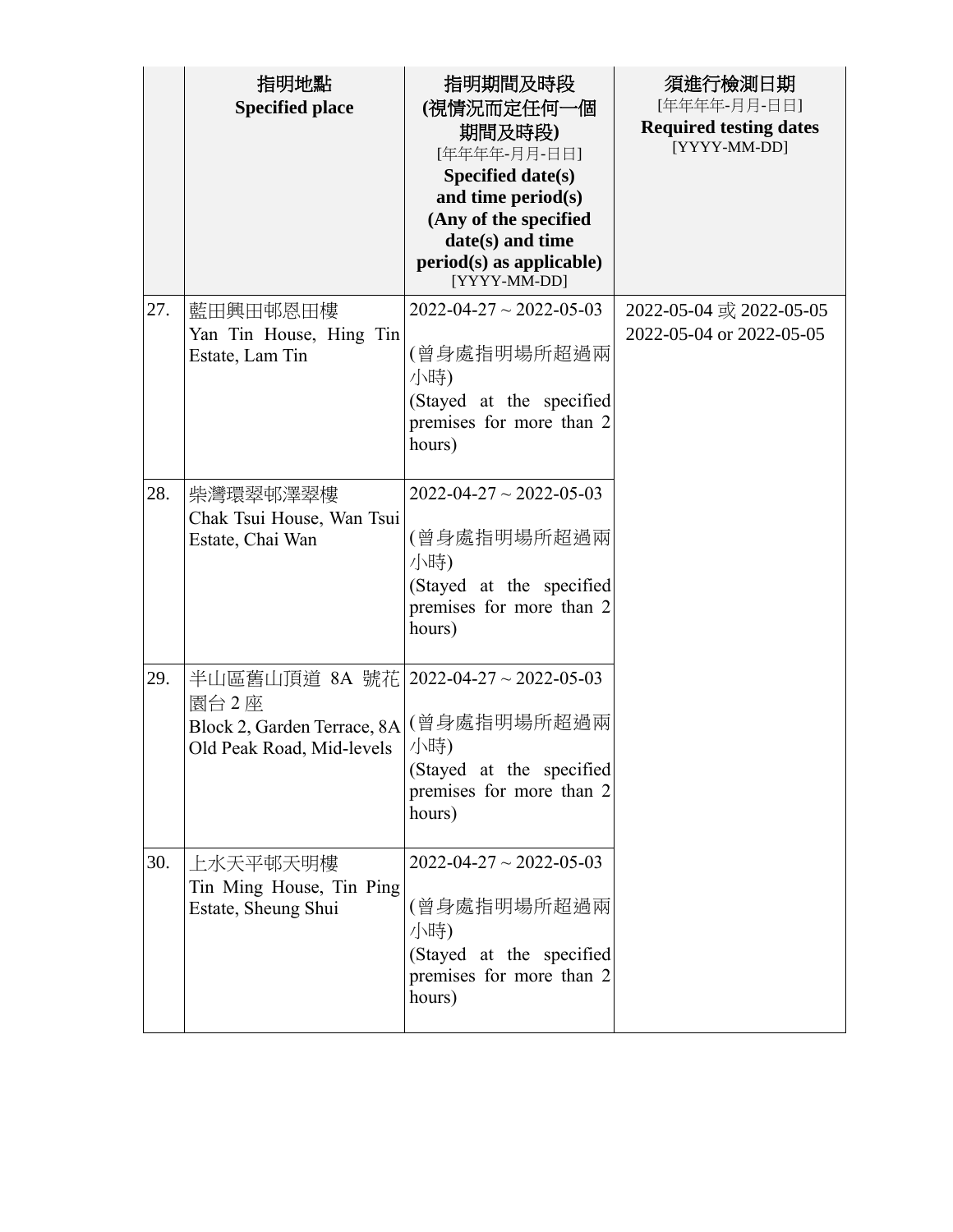|     | 指明地點<br><b>Specified place</b>                              | 指明期間及時段<br>(視情況而定任何一個<br>期間及時段)<br>[年年年年-月月-日日]<br>Specified date(s)<br>and time period(s)<br>(Any of the specified<br>date(s) and time<br>$period(s)$ as applicable)<br>[YYYY-MM-DD] | 須進行檢測日期<br>[年年年年-月月-日日]<br><b>Required testing dates</b><br>[YYYY-MM-DD] |
|-----|-------------------------------------------------------------|---------------------------------------------------------------------------------------------------------------------------------------------------------------------------------------|--------------------------------------------------------------------------|
| 31. | 上水皇府山 5 座<br>Tower 5, Noble Hill, Sheung<br>Shui            | $2022 - 04 - 27 \sim 2022 - 05 - 03$<br>(曾身處指明場所超過兩<br>小時)<br>(Stayed at the specified<br>premises for more than 2<br>hours)                                                          | 2022-05-04 或 2022-05-05<br>2022-05-04 or 2022-05-05                      |
| 32. | 屯門兆康苑兆基閣<br>Siu Kei House, Siu Hong<br>Court, Tuen Mun      | $2022 - 04 - 27 \sim 2022 - 05 - 03$<br>(曾身處指明場所超過兩<br>小時)<br>(Stayed at the specified<br>premises for more than 2<br>hours)                                                          |                                                                          |
| 33. | 大圍隆亨邨賞心樓<br>Sheung Sam House, Lung<br>Hang Estate, Tai Wai  | $2022 - 04 - 27 \sim 2022 - 05 - 03$<br>(曾身處指明場所超過兩<br>小時)<br>(Stayed at the specified<br>premises for more than 2<br>hours)                                                          |                                                                          |
| 34. | 青衣長亨邨亨麗樓<br>Hang Lai House, Cheung<br>Hang Estate, Tsing Yi | $2022 - 04 - 27 \sim 2022 - 05 - 03$<br>(曾身處指明場所超過兩<br>小時)<br>(Stayed at the specified<br>premises for more than 2<br>hours)                                                          |                                                                          |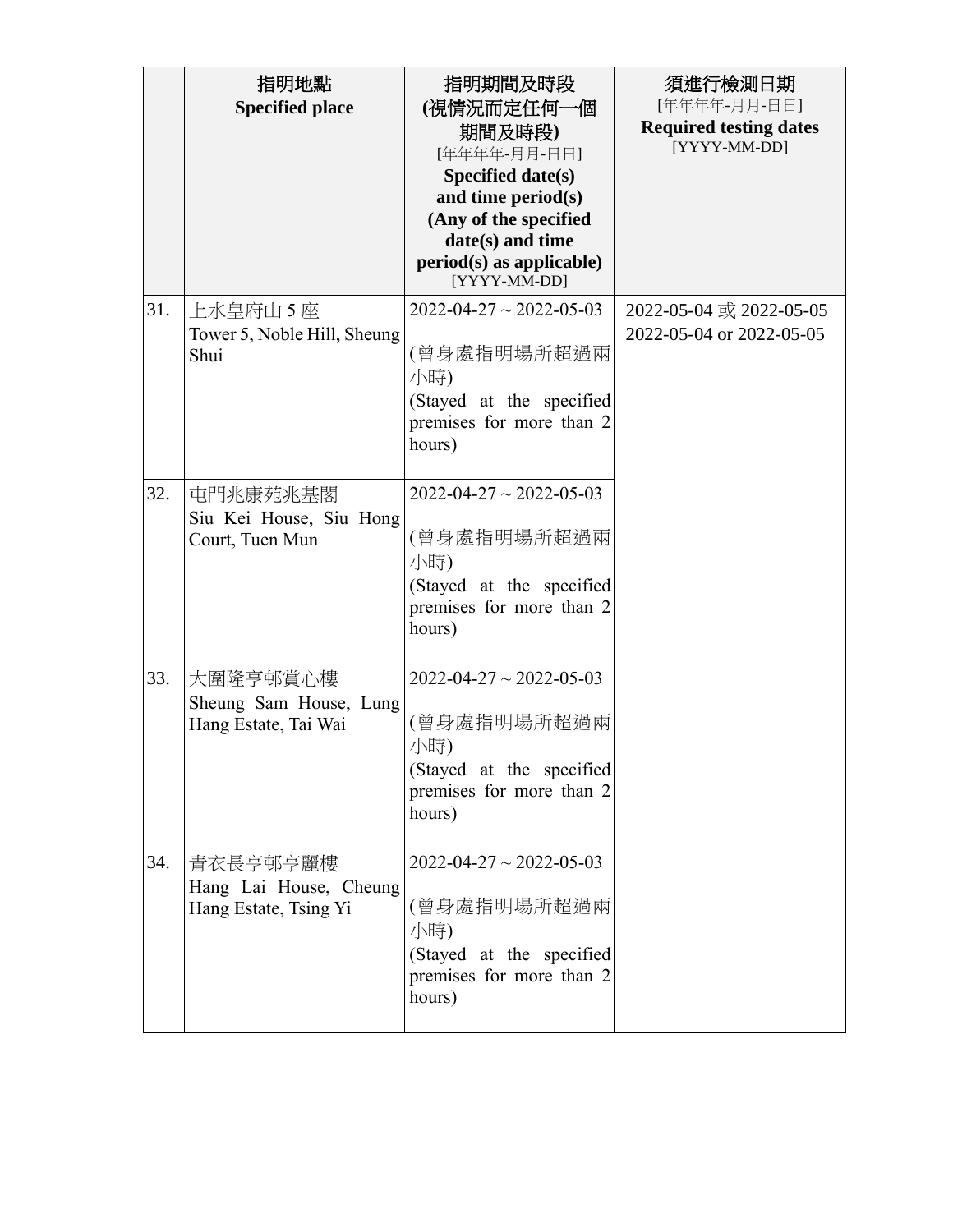|     | 指明地點<br><b>Specified place</b>                                                   | 指明期間及時段<br>(視情況而定任何一個<br>期間及時段)<br>[年年年年-月月-日日]<br>Specified date(s)<br>and time period(s)<br>(Any of the specified<br>date(s) and time<br>$period(s)$ as applicable)<br>[YYYY-MM-DD] | 須進行檢測日期<br>[年年年年-月月-日日]<br><b>Required testing dates</b><br>[YYYY-MM-DD] |
|-----|----------------------------------------------------------------------------------|---------------------------------------------------------------------------------------------------------------------------------------------------------------------------------------|--------------------------------------------------------------------------|
| 35. | 荃灣綠楊新邨S座<br>Block S, Luk Yeung Sun<br>Chuen, Tsuen Wan                           | $2022 - 04 - 27 \sim 2022 - 05 - 03$<br>(曾身處指明場所超過兩<br>小時)<br>(Stayed at the specified<br>premises for more than 2<br>hours)                                                          | 2022-05-04 或 2022-05-05<br>2022-05-04 or 2022-05-05                      |
| 36. | 將軍澳尚德邨尚明樓<br>Sheung<br>Ming<br>House,<br>Sheung Tak Estate, Tseung<br>Kwan O     | $2022 - 04 - 27 \sim 2022 - 05 - 03$<br>(曾身處指明場所超過兩<br>小時)<br>(Stayed at the specified<br>premises for more than 2<br>hours)                                                          |                                                                          |
| 37. | 將軍澳頌明苑冠明閣<br>Koon Ming House, Chung<br>Ming Court, Tseung Kwan  (曾身處指明場所超過兩<br>O | $2022 - 04 - 27 \sim 2022 - 05 - 03$<br>小時)<br>(Stayed at the specified<br>premises for more than 2<br>hours)                                                                         |                                                                          |
| 38. | 天水圍天富苑元富閣<br>Yuen Fu House, Tin Fu<br>Court, Tin Shui Wai                        | $2022 - 04 - 27 \sim 2022 - 05 - 03$<br>(曾身處指明場所超過兩<br>小時)<br>(Stayed at the specified<br>premises for more than 2<br>hours)                                                          |                                                                          |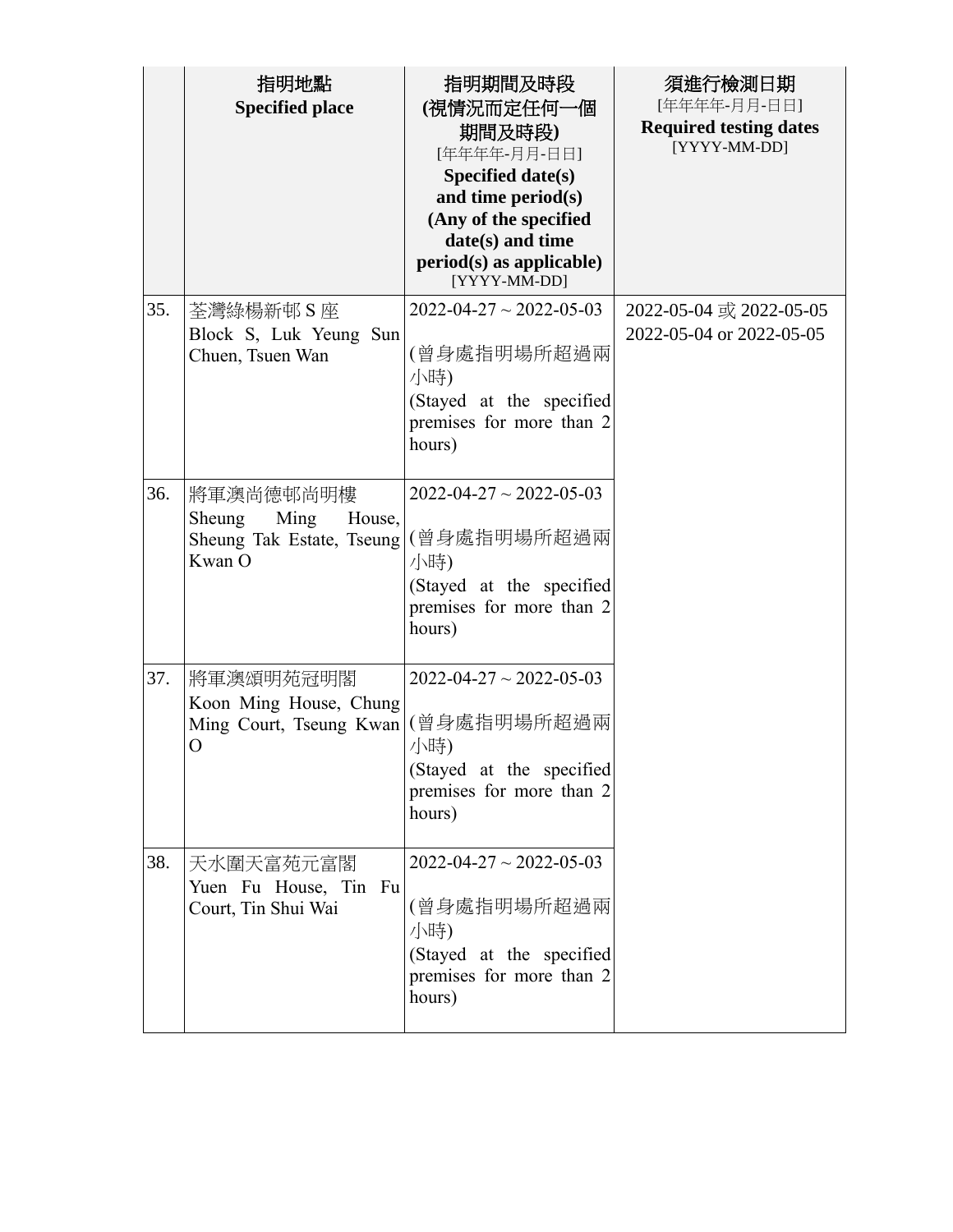|     | 指明地點<br><b>Specified place</b>                                  | 指明期間及時段<br>(視情況而定任何一個<br>期間及時段)<br>[年年年年-月月-日日]<br>Specified date(s)<br>and time period(s)<br>(Any of the specified<br>date(s) and time<br>$period(s)$ as applicable)<br>[YYYY-MM-DD] | 須進行檢測日期<br>[年年年年-月月-日日]<br><b>Required testing dates</b><br>[YYYY-MM-DD] |
|-----|-----------------------------------------------------------------|---------------------------------------------------------------------------------------------------------------------------------------------------------------------------------------|--------------------------------------------------------------------------|
| 39. | 沙田水泉澳邨朗泉樓<br>Long Chuen House, Shui<br>Chuen O Estate, Sha Tin  | $2022 - 04 - 27 \sim 2022 - 05 - 03$<br>(曾身處指明場所超過兩<br>小時)<br>(Stayed at the specified<br>premises for more than 2<br>hours)                                                          | 2022-05-04 或 2022-05-05<br>2022-05-04 or 2022-05-05                      |
| 40. | 將軍澳景林邨景榕樓<br>King Yung House, King<br>Lam Estate, Tseung Kwan O | $2022 - 04 - 27 \sim 2022 - 05 - 03$<br>(曾身處指明場所超過兩<br>小時)<br>(Stayed at the specified<br>premises for more than 2<br>hours)                                                          |                                                                          |

**(I)(a)(ii)** 初步陽性檢測個案╱陽性檢測個案曾乘搭的公共交通工具 **Public Transport Taken by Tested Preliminarily Positive Cases/ Tested Positive Cases**

無

Nil

### **(I)(a)(iii)** 污水樣本檢測呈陽性的地點

**Places with Sewage Sample(s) Tested Positive**

無

Nil

# **(I)(a)(iv)** 與初步陽性檢測個案╱陽性檢測個案有關的地點

**Places Relevant to Tested Preliminarily Positive Cases/ Tested Positive Cases** 

無

Nil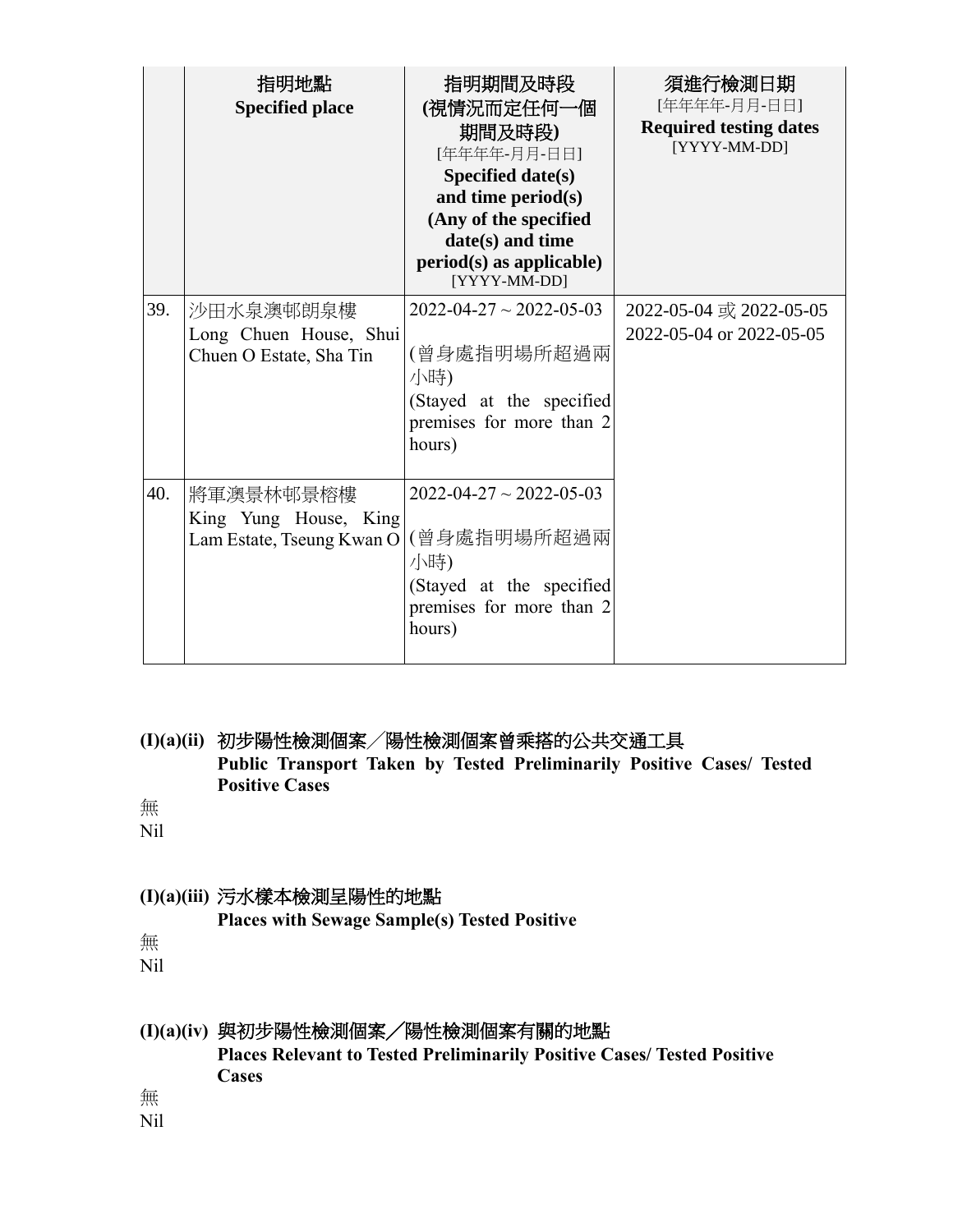**(I)(b)** 上呼吸道感染及/或流感樣疾病個案(幼稚園╱幼兒中心) **Upper Respiratory Tract Infection and/or Influenza-like Illness Cases (Kindergarten/ Child Care Centre)**

無

Nil

### **(I)(c)** 上呼吸道感染及/或流感樣疾病個案(小學) **Upper Respiratory Tract Infection and/or Influenza-like Illness Cases (Primary School)** 無

Nil

**(I)(d)** 初步陽性檢測個案╱陽性檢測個案曾到訪的地點(醫院管理局設施) **Places Visited by Tested Preliminarily Positive Cases/ Tested Positive Cases (Facilities of the Hospital Authority)**

無

Nil

# 附註:

### **Note:**

上述第(I)(a)(i)部分的指明地點不包括非住宅單位。 The non-domestic units are excluded from the specific place in Part  $(I)(a)(i)$  above.

如果屬於上述第(I)部分中指明的類別人士,須根據《預防及控制疾病規例》(第 599 章,附屬法例 A)第 22 條接受檢疫,在檢疫期間則無須遵從本公告中的規定。

如果屬於上述第(I)部分中指明的類別人士在須進行檢測日期在醫院或隔離設施接受 治療或隔離,有關人士在知會醫護人員有關適用檢測要求並在住院或隔離期間遵從 相關醫院或隔離設施的檢測安排的情況下,會獲視為已遵從強制檢測公告的規定。

上述第(I)部分中指明的類別人士如在 2022 年 2 月 3 日或之後取得 2019 冠狀病毒病 的聚合酶連鎖反應核酸檢測或快速抗原測試的陽性檢測結果(*有關人士*),則無須按 本公告的規定進行檢測。有關人士須向訂明人員按以下規定出示相關證明文件:

- (a) 就曾在聚合酶連鎖反應核酸檢測中取得陽性檢測結果的人士——出示相關載有 陽性檢測結果的電話短訊通知;或
- (b) 就曾在快速抗原測試中取得陽性檢測結果的人士——出示在政府「2019 冠狀病 毒快速抗原測試陽性結果人士申報系統」作出申報後獲發的電話短訊通知或隔 離令。

如有關人士未能出示相關證明文件,則仍須按本公告的規定進行檢測。

If a person who falls within the category specified in Part (I) above is required to undergo quarantine pursuant to section 22 of the Prevention and Control of Disease Regulation